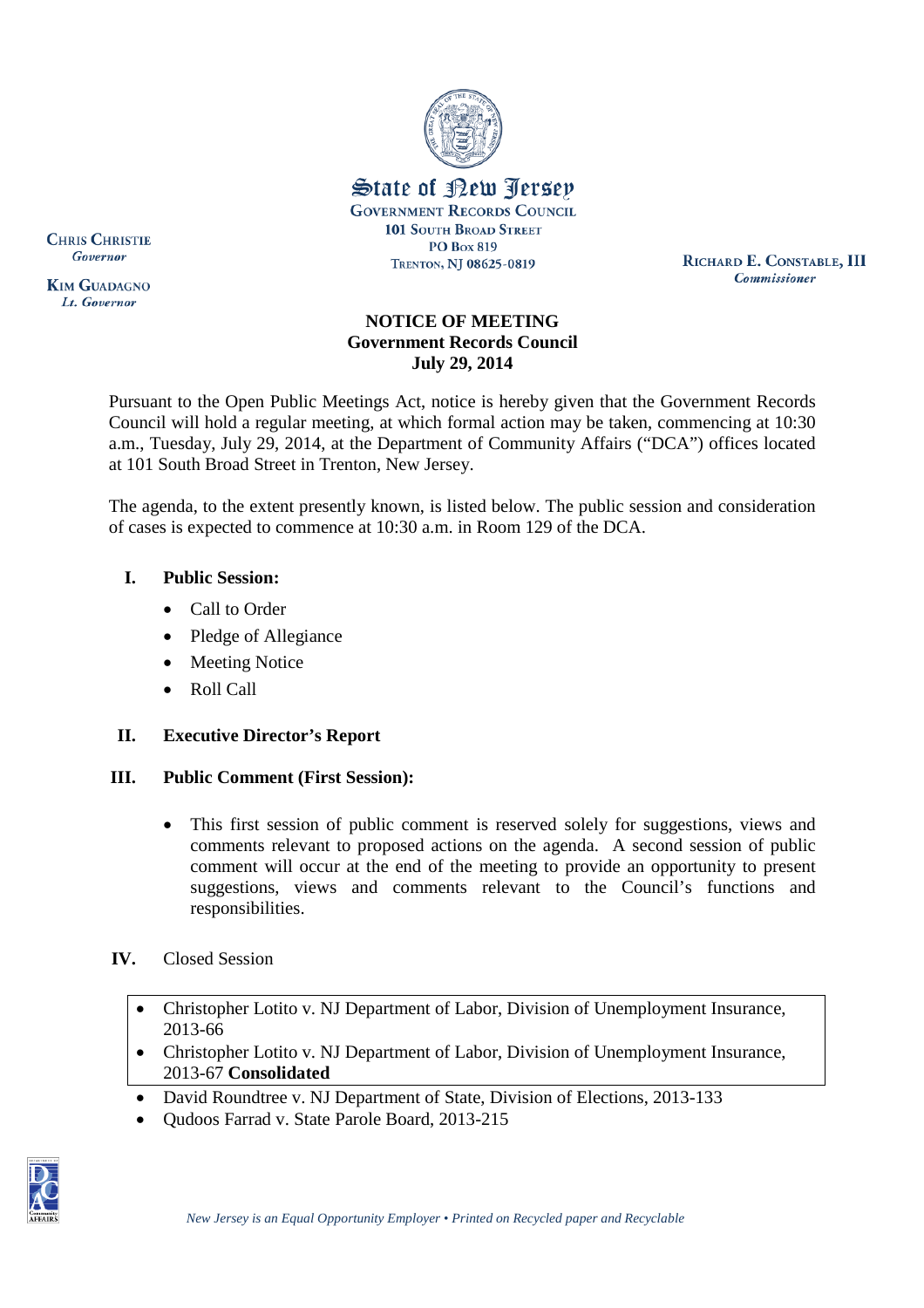- Sabino Valdes v. Government Records Council, 2013-278 *(Pulled from Closed Session)*
- Thomas E. Ciccarone v. NJ Department of Treasury, 2013-280
- Edgardo Collazo v. Passaic County Superintendent of Elections, 2013-310
- Michael I. Inzelbuch v. Lakewood Board of Education, 2013-320
- Larry S. Loigman v. Monmouth County Prosecutor's Office, 2013-342
- Thomas Caggiano
- Dr. Alan Bell

## **V. Approval of Minutes of Previous Meetings:**

- June 24, 2014 Open Session Meeting Minutes
- June 24, 2014 Closed Session Meeting Minutes

#### **VI. New Business – Cases Scheduled for Consent Agenda Administrative Complaint Disposition Adjudication \***

 An "Administrative Complaint Disposition" means a decision by the Council as to whether to accept or reject the Executive Director's recommendation of dismissal based on jurisdictional, procedural or other defects of the complaint. The Executive Director's recommended reason for the Administrative Disposition is under each complaint below.

## **A. Administrative Disposition Adjudications with Recusals (Consent Agenda):**

1. Chasan Leyner & Lamparello, P.C. (On behalf of Monica Redmond) v. Jersey City Board of Education (Hudson) (2014-243) **(SR Recusal)** *(Pulled due to lack of quorum)*

## **B. Administrative Disposition Adjudications with no Recusals (Consent Agenda)**

- 1. James T. Prusinowski, Esq. (On behalf of Lloyd Raheem) v. NJ Civil Service Commission (2013-321)
	- Complaint withdrawn.
- 2. Matthew Wagner (On behalf of Millstone Township Uniformed Firefighters) v. Millstone Township Fire District (Monmouth) (2013-327)
	- Complaint withdrawn.
- 3. John Paff v. North Brunswick Board of Education (Middlesex) (2013-351)
	- Complaint withdrawn.
- 4. Edward J. Meakem v. NJ Department of Health (2014-93) Complaint withdrawn.
	- Complaint settled in mediation.
- 5. David J. Bildner (On behalf of Sean D. Taylor) v. City of Paterson (Passaic) (2014-107)
	- Unripe cause of action.
- 6. John David McCann v. City of Millville (Cumberland) (2014-181)
	- Complaint settled in mediation.
- 7. Lisa Perretto v. Borough of Point Pleasant (Ocean) (2014-233)
	- Complaint withdrawn.
- 8. Susan Rubba v. Township of Berkeley (Ocean) (2014-245)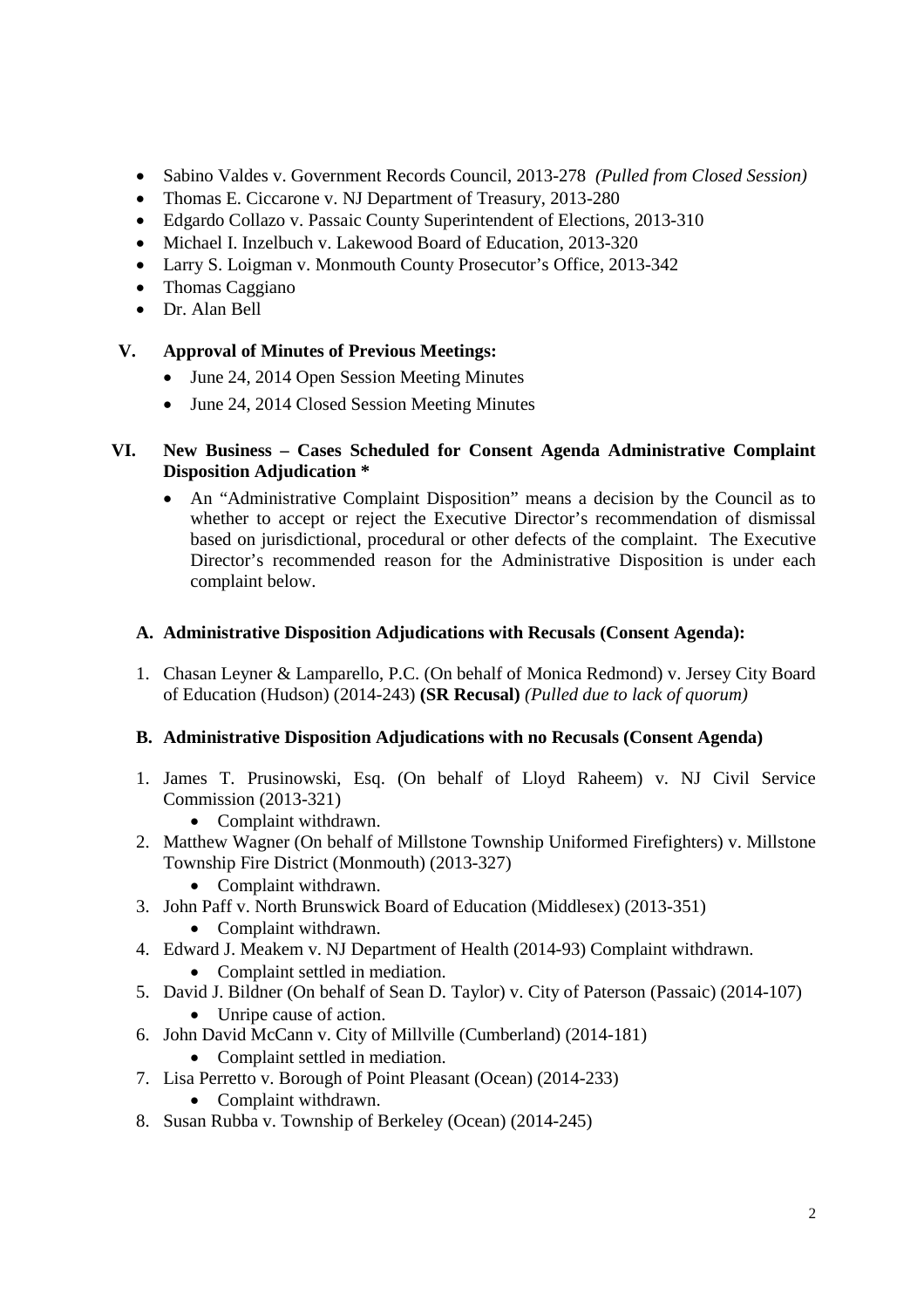- Complaint withdrawn.
- 9. Susan Rubba v. Township of Berkeley (Ocean) (2014-246)
	- Complaint withdrawn.
- 10. Susan Rubba v. Township of Berkeley (Ocean) (2014-247)
	- Complaint withdrawn.
- 11. William L. Brogan v. Borough of National Park (Gloucester) (2014-257)
	- Complaint withdrawn.

#### **VII. New Business – Cases Scheduled for Individual Complaint Adjudication**

The Executive Director's recommended action is under each complaint below.

#### **A. Individual Complaint Adjudications with Recusals:**

- 1. Joyce Blay v. Lakewood Board of Education (Ocean) (2013-150) **(DP Recusal)**
	- The Custodian complied with the Council's IO.
	- No knowing and willful violation.
- 2. Harry B. Scheeler, Jr. v. NJ Department of Education (2013-191) **(DP Recusal)**
	- The Complainant failed to establish that the complaint should be reconsidered.
	- Custodian was out of time but ultimately complied with the IO.
	- No knowing and willful violation.
- 3. Michael I. Inzelbuch v. Lakewood Board of Education (2013-320) **(DP Recusal)**
- 4. Katalin Gordon v. City of Orange (Essex) (2013-255) **(SR Recusal)** *(Pulled from Agenda due to lack of quorum)*
- 5. Sabino Valdes v. Government Records Council (2013-278) **(DL Recusal)** *(Pulled from Agenda due to lack of quorum)*

## **B. Individual Complaint Adjudications with no Recusals:**

- 1. Kathryn H. Acosta (On behalf of Atlantic City Board of Education) v. NJ Department of Treasury, Division of Pensions & Benefits (2011-87)
	- Council should dismiss this case because it settled at OAL.
- 2. Christopher T. Tasiopoulos v. Warren County Prosecutor's Office (2011-231)
	- The Council should accept the ALJ's Initial Decision and dismiss the Complaint; because the Complaint has not shown that the Custodian had knowledge of the existence of the requested records or knowing and willfully violated OPRA.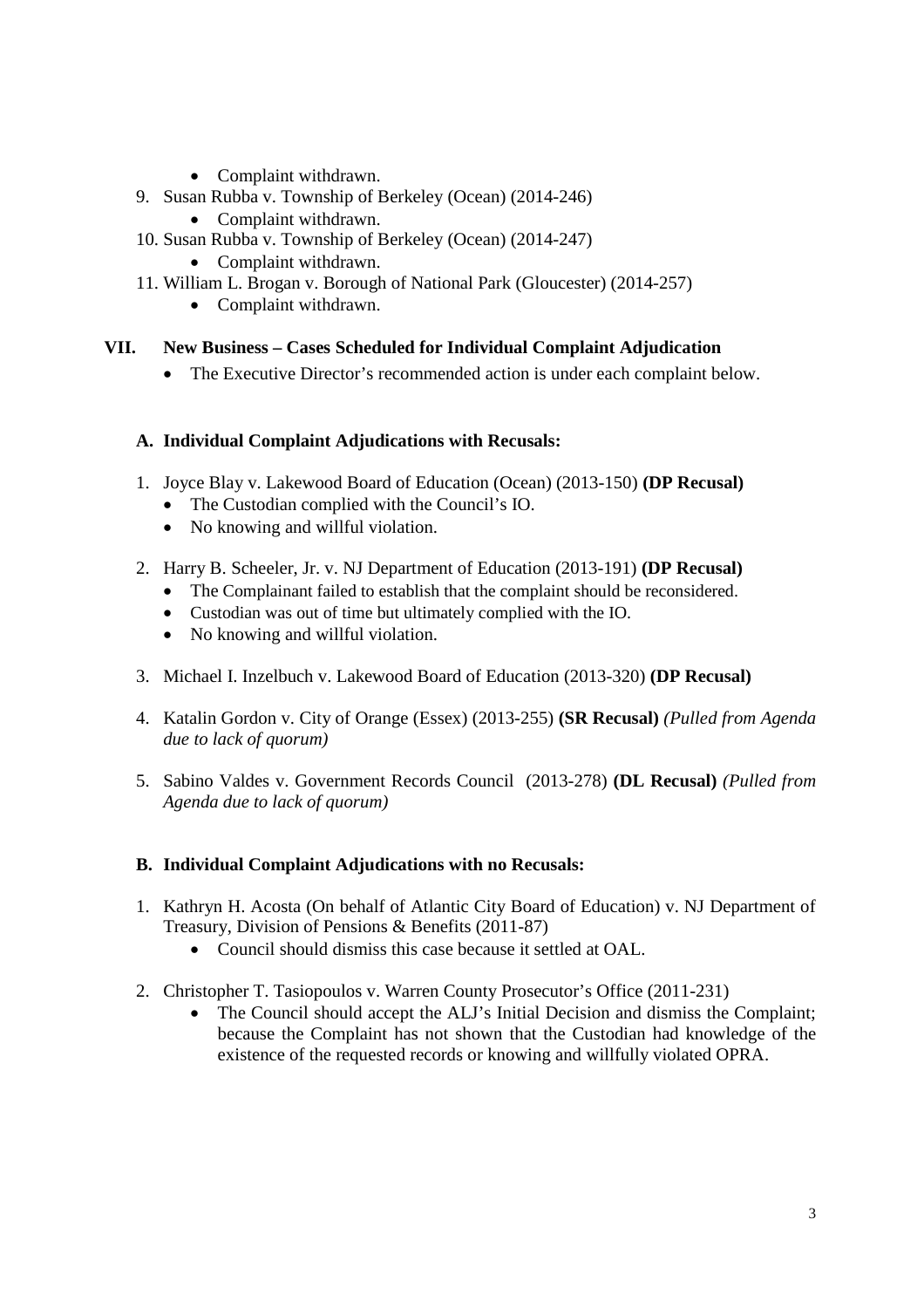- 3. Joseph Krrywda v. Pinelands Regional School District (Ocean) (2011-285)
- 4. Joseph Krrywda v. Pinelands Regional School District (Ocean) (2011-307) **Consolidated**
- Complainant's argument set forth in the exceptions is outweighed by the evidenced adduced at the OAL hearing.
- Thus, the Council should accept the OAL decision dismissing the complaint.
- 5. Margaret Rieger v. Township of Livingston (Essex) (2011-333)
	- The Council should accept the ALJ's Initial Decision and dismiss the Complaint.
- 6. Thomas H. Foregger v. Township of Berkeley Heights (Union) (2012-114)
	- The Council should dismiss this Complaint as it was returned from the OAL having settled.
- 7. Christopher Lotito v. NJ Department of Labor, Division of Unemployment Insurance (2013-66)
- 8. Christopher Lotito v. NJ Department of Labor, Division of Unemployment Insurance (2013-67) **Consolidated**
- 9. John F. Nelson v. NJ Department of Law & Public Safety (2013-124)
	- The Custodian complied with the Council's IO.
	- No knowing and willful violation.
- 10. David J. Roundtree v. NJ Department of State, Division of Elections (2013-133)
- 11. Marc E. Chiappini v. Township of Fairfield (Cumberland) (2013-139)
	- The Custodian's response was untimely, thus the Custodian failed to comply with the Council's IO.
	- The Custodian shall comply with the Council's findings in the *in camera.*
	- Knowing and willful analysis deferred, pending the outcome the Custodian's compliance.
- 12. Barbara Kulig v. Cumberland County Improvement Authority (2013-178)
	- Complainants, June 4, 2013; June 6, 2013; June 9, 2013; June 11, 2013; June 13, 2014; were unripe and the Council should dismiss the portions of the Complaint regarding same.
	- The Custodian's response was untimely thus the Custodian denied the Complainant's May 18, 2013 request.
	- The Custodian did not unlawfully deny access to the Complainant's May  $18<sup>th</sup>$  and June  $7<sup>th</sup>$  2013 requests because they were overly broad.
	- No knowing and willful violation.
- 13. Quddoos Farrad v. NJ State Parole Board (2013-215)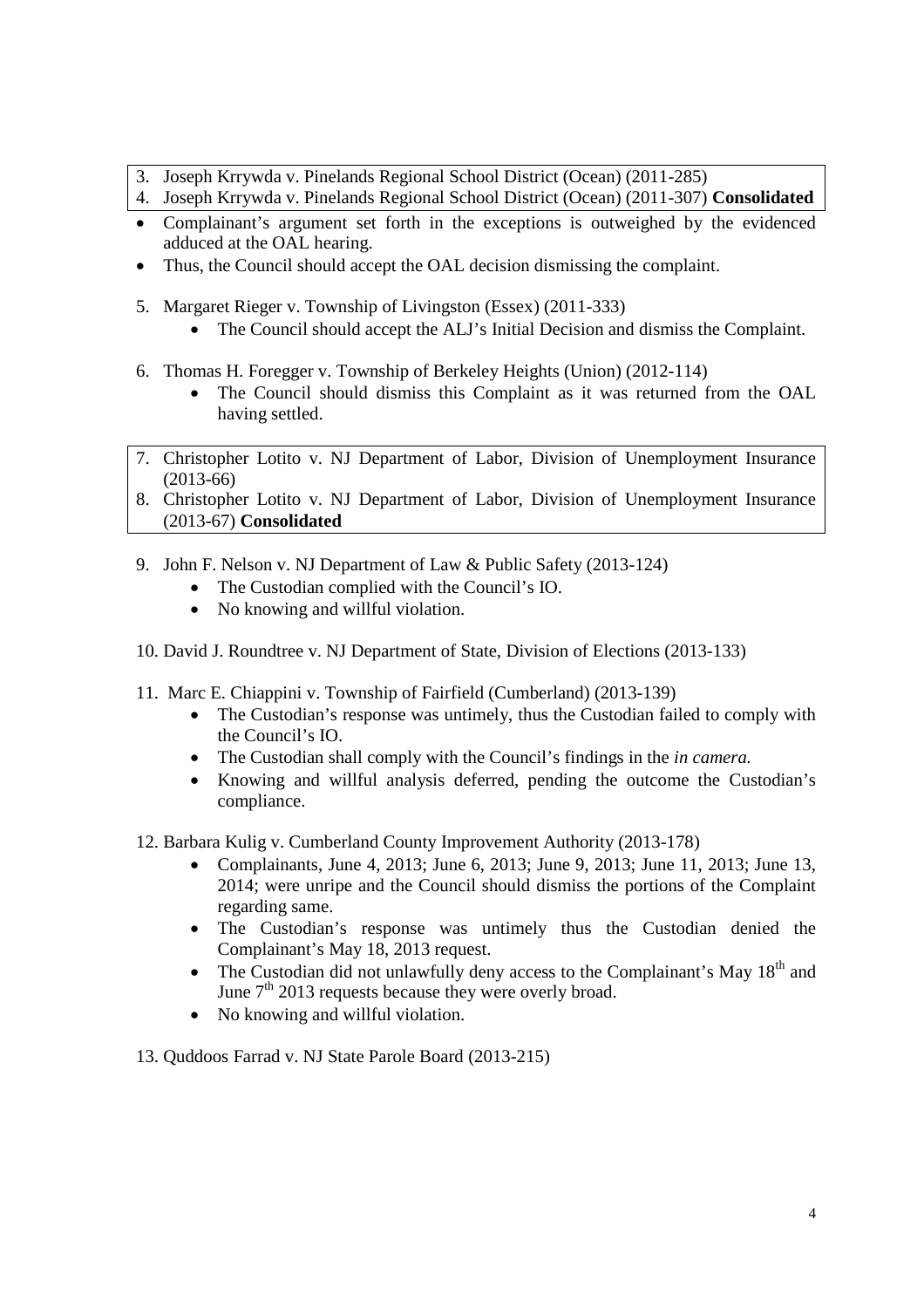14. Lauren Potts v. Ewing Township Board of Education (Mercer) (2013-232)

- The Custodian's response was insufficient, thus the Custodian initially denied access to the records.
- The Custodian failed to respond to the GRC's request for additional information; thus, the Custodian must summit a certification to the GRC as to whether certain emails or correspondence exist responsive records exist and if they have been disclosed.
- Knowing and willful analysis deferred.

15. Fred Klock v. Newark Public Schools (Essex) (2013-242)

 Custodian bore her burden of proof that she did not unlawfully deny access to the requested records.

16. David J. Roundtree v. Department of State, Division of Elections (2013-258)

- Custodian complied with the Council's IO.
- Custodian improperly required the Complainant to submit his request on Election's form; further, unlawfully denied access to the records.
- No knowing and willful violation.

17. Michael Zahler v. Ocean County College (2013-266)

- Custodian's response was insufficient because the Custodian:
	- o Failed to respond to each item;
	- o Failed to provide specific basis for each redaction;
	- o Failed to provide a date certain for response.
- The Custodian unlawfully denied access to the responsive list containing all elements identified in the Complainant's requests. Custodian must the responsive list containing all specifically identified information; if the Custodian believes a special service charge is warranted, the Custodian must provide the estimated cost to provide the records.
- Custodian did not unlawfully deny access to request item No. 3 because same was an invalid request.
- The Custodian has borne her prove that she did not deny access to Item 4 because she requested clarification and the Complaint failed to provide same.
- The GRC must conduct an *in camera* review of the responsive minutes.
- No knowing and willful violation.

18. James F. Godfrey v. City of Wildwood (Cape May) (2013-275)

- The Custodian bore his burden of proof that he did not unlawfully deny access to the Complainant's worker's compensation claims.
- 19. Thomas E. Ciccarone v. NJ Department of Treasury (2013-280)
- 20. Robert A. Verry v. Franklin Fire District No. 1 (Somerset) (2013-287)
	- The Custodian did not timely respond to the Complainant's request, thus the request was initially denied.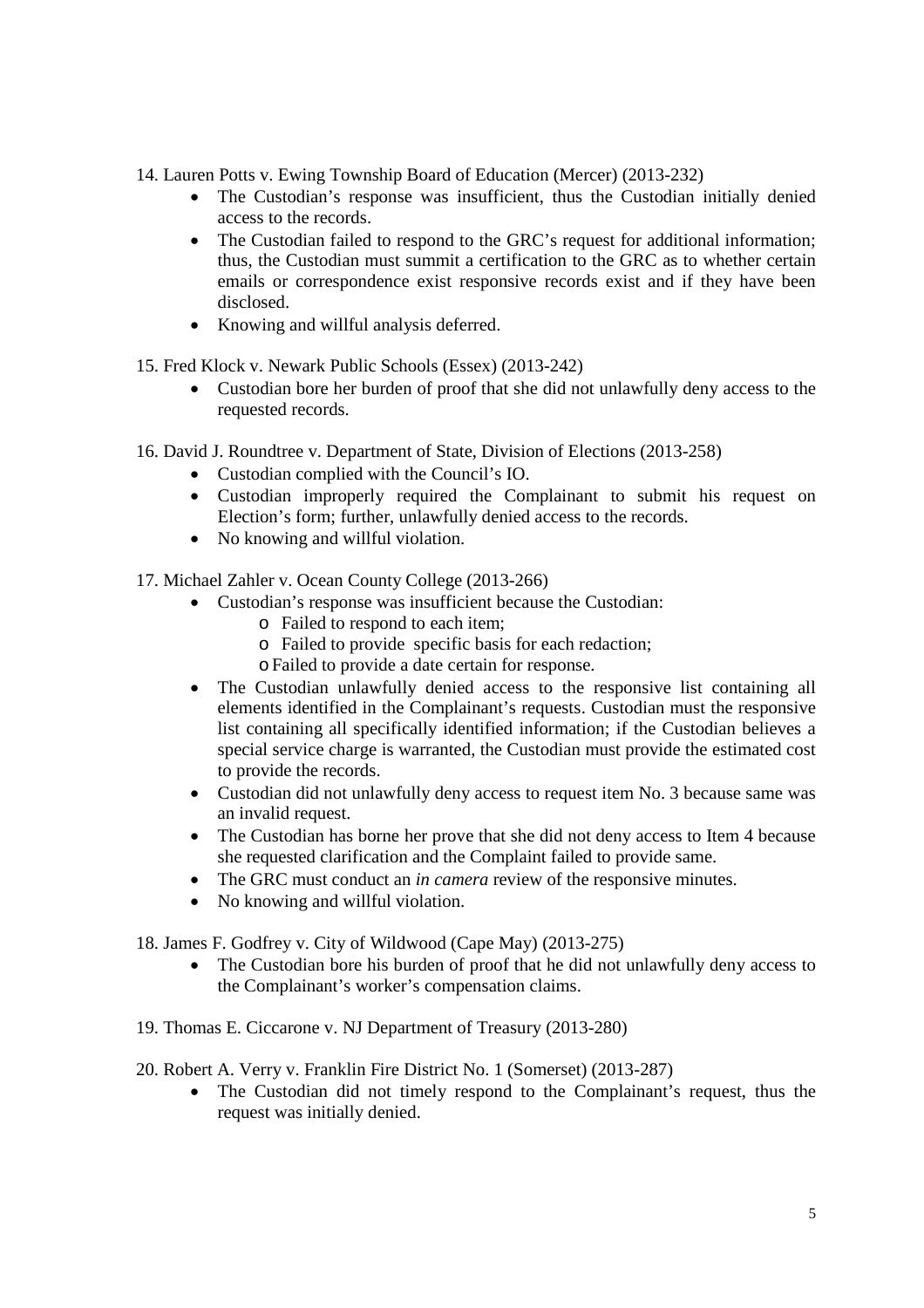- The Custodian did not bear his burden that a special service charge is warranted.
- The Custodian must disclose the records sought.
- No knowing and willful analysis required.
- 21. Derek J. Fenton v. NJ State Parole Board (2013-289)
	- The Custodian complied with the Council's IO.
	- No knowing and willful violation.
- 22. Frances Hall v. City of Camden (Camden) (2013-305)
	- The Custodian has not borne his burden of proving that the Complainant's request for a Tax Export File is invalid as overly broad.
	- The Custodian has not borne his burden of proving that he lawfully denied access to the requested Tax Export File because the evidence demonstrates that the City makes and maintains the file.
	- Knowing and willful analysis deferred.
- 23. Luis F. Rodriguez v. NJ Division of Law (2013-306)
	- Council reconsiders its Administrative Complaint Disposition pursuant to N.J.A.C. 5:105- 2.10(a) to fully adjudicate the issues.
	- The Custodian lawfully denied access to the discussions between the AG's office and its client, as attorney-client privileged information. 3. The original Custodian has unlawfully denied access to the factual pieces of information contained in the responsive records; and thus must disclose all non-privileged portions of the documents.
	- Knowing and willful analysis deferred.
- 24. Edgardo Collazo v. Passaic County Superintendent of Elections (2013-310)
	- The Custodian's response was untimely; thus initially failed to disclose the documents, the Custodian has borne her burden of proving that she did not unlawfully deny access to the responsive records.
	- No knowing and willful violation.
- 25. Michael Doss v. Borough of Bogota (Bergen) (2013-315)
	- Based on the inadequate evidence in this matter; the GRC is unable to determine whether or not the Custodian unlawfully denied access to the requested records. The complaint should be referred to the OAL for a fact finding and to determine whether there was a knowing and willful violation.
- 26. Ira Mintz v. NJ Civil Service Commission (2013-317)
	- The Custodian bore his burden of proof that he lawfully denied access to the Complainant's request.
- 27. Rahim R. Caldwell v. Salem County Special Services School District (2013-318)
	- The Custodian has did not unlawfully deny access to the documents.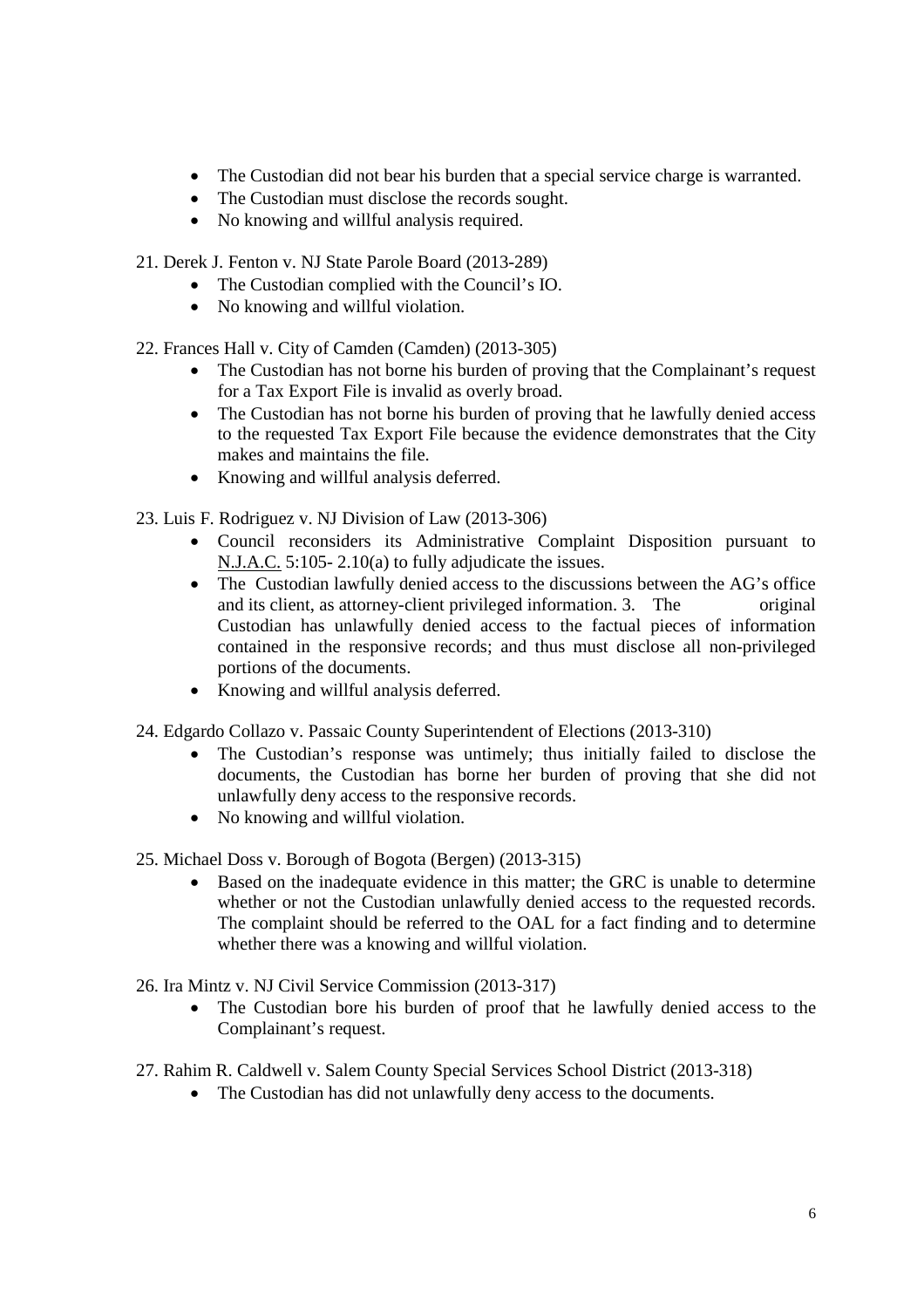28. Scott Coulson v. Town of Kearny Fire Department (Hudson) (2013-322)

- The Custodian's December 2, 2013 response was insufficient.
- The Custodian lawfully denied access to request items No. 2, 4 and 5; because no responsive records exist.
- The Custodian lawfully denied access to request items No. 1, 3, and 6 because she made the records available upon payment of appropriate costs.
- No knowing and willful violation.

29. Luis Rodriguez v. Kean University (2013-323)

- The Custodian unlawfully denied access to portions of the requested documentation. Custodian must produce the portions which were unlawfully denied.
- Knowing and willful analysis deferred.

30. Carl W. Hittinger v. NJ Transit (2013-324)

- The Custodian's response was not timely, thus the request initially was denied.
- The Custodian did not unlawfully deny access to the documents.
- No knowing and willful violation.
- 31. Anthony Brent Frye v. Kenilworth Police Department (Union) (2013-326)
	- Custodian initially denied the records because he failed to provide a basis for the denial.
	- Custodian ultimately provided the requested records.
	- No knowing and willful violation.
- 32. Jeff Hoffman v. Borough of Woodcliff Lake (Bergen) (2013-333)
	- The Custodian's response was not timely, thus the request initially was denied.
	- The Custodian lawfully denied access to the invitation.
	- The Custodian lawfully denied access to the advisory opinion because it was exempt pursuant to statute.
	- The Custodian lawfully denied access to request for emails of everything regarding gala.
	- No knowing and willful violation.

33. Eurie Nunley v. NJ State Parole Board (2013-335)

Request seeks a class of documents; and thus, is invalid.

34. James R. Smith v. NJ Department of Corrections (2013-337)

- The Custodian's response to request No. 1 was not timely, thus the request was initially was denied.
- The Custodian lawfully denied access to the IMP manual.
- The Custodian lawfully denied access to request No. 2; as it was a request for information.
- No knowing and willful violation.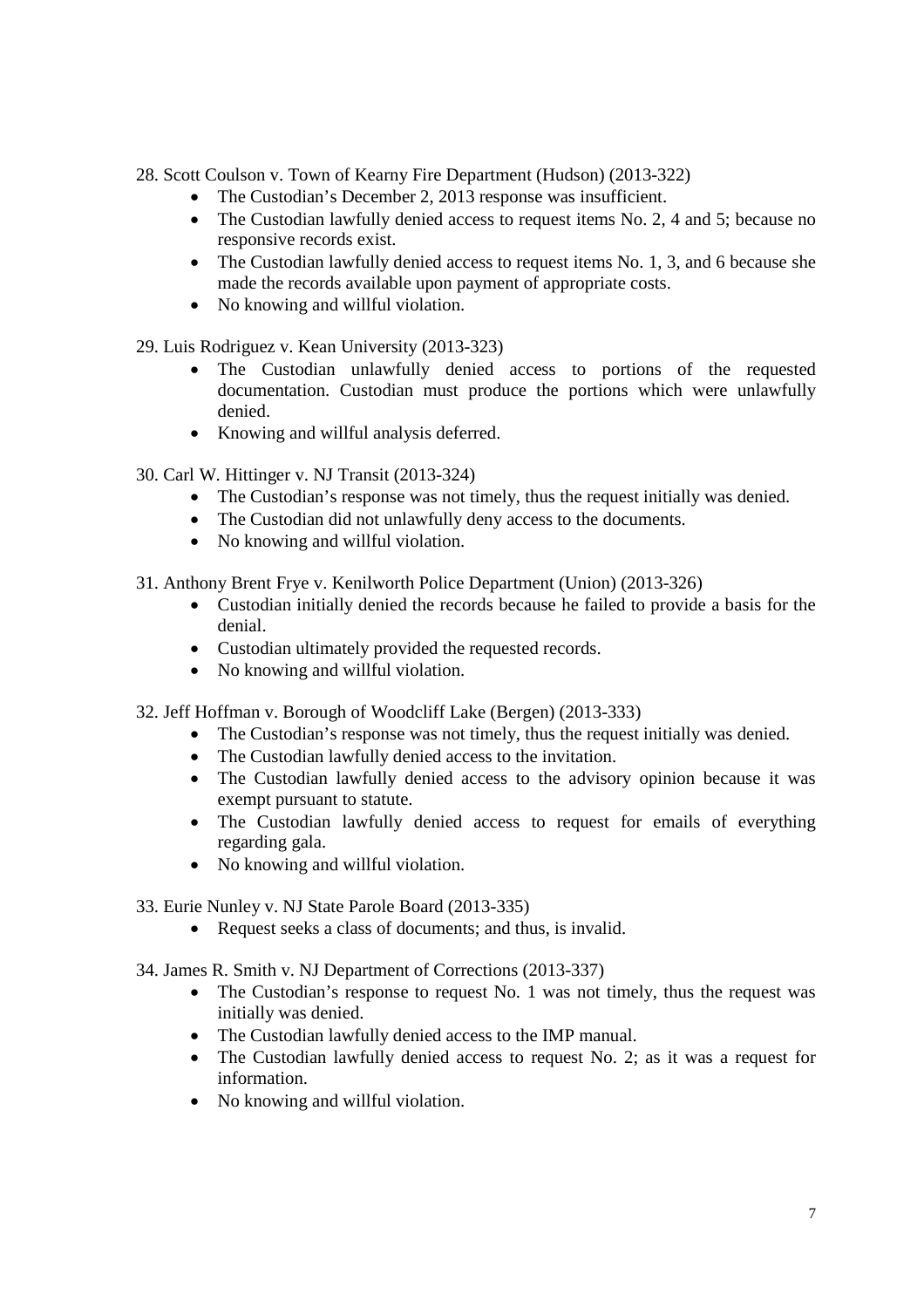- 35. Jason DiCampli v. NJ State Police (2013-338)
	- The Council has no authority over the content requested record.
	- Custodian did not unlawfully deny access to the mobile video recording footage.
- 36. Larry S. Loigman v. Monmouth County Prosecutor (2013-342)
- 37. Luis Rodriguez v. Kean University (2013-344)
	- The Custodian lawfully denied access to the records because they are not considered government records subject to public access.
- 38. David Riley v. NJ Department of Corrections (2013-345)
	- The Custodian lawfully denied access to the records which were exempt from access pursuant to NJ Ann. Code.
- 39. James L. Newman, Jr., Esq. (On behalf of Brandi Feaster) v. NJ State Police (2013-347)
	- The Custodian timely responded to the Complainant's request.
- 40. Elizabeth M. Goeckel v. Chatham Borough Police Department (Morris) (2013-356)
	- The Custodian did not timely respond to the Complainant's request. GRC declines to order disclosure because the documents were produced.
	- No knowing and willful violation.
- 41. Dave Weippert v. Borough of Netcong (Morris) (2013-358)
	- The Custodian's failure to request an extension of time to respond with an anticipated deadline date of when the requested records will be made available results in a deemed denial.
	- The Custodian bore her burden of proving that she did not unlawfully deny access to the requested records.
	- No knowing and willful violation.
- 42. Derek Fenton v. NJ Department of Health (2013-359)
	- Custodian response to the request was not timely, thus the request was initially was denied.
	- The Custodian lawfully denied access to the records.
	- No knowing and willful violation.
- 43. Scott Coulson v. Town of Kearny Fire Department (Hudson) (2013-360)
	- Custodian response to the request was insufficient.
	- The Custodian lawfully denied access to the requested documents in Item No. 1.
	- The Custodian lawfully denied access to the requested documents in Item No. 2.
	- No knowing and willful violation.

44. Michael T. Robinson v. Atlantic City Police Department (Atlantic) (2013-361)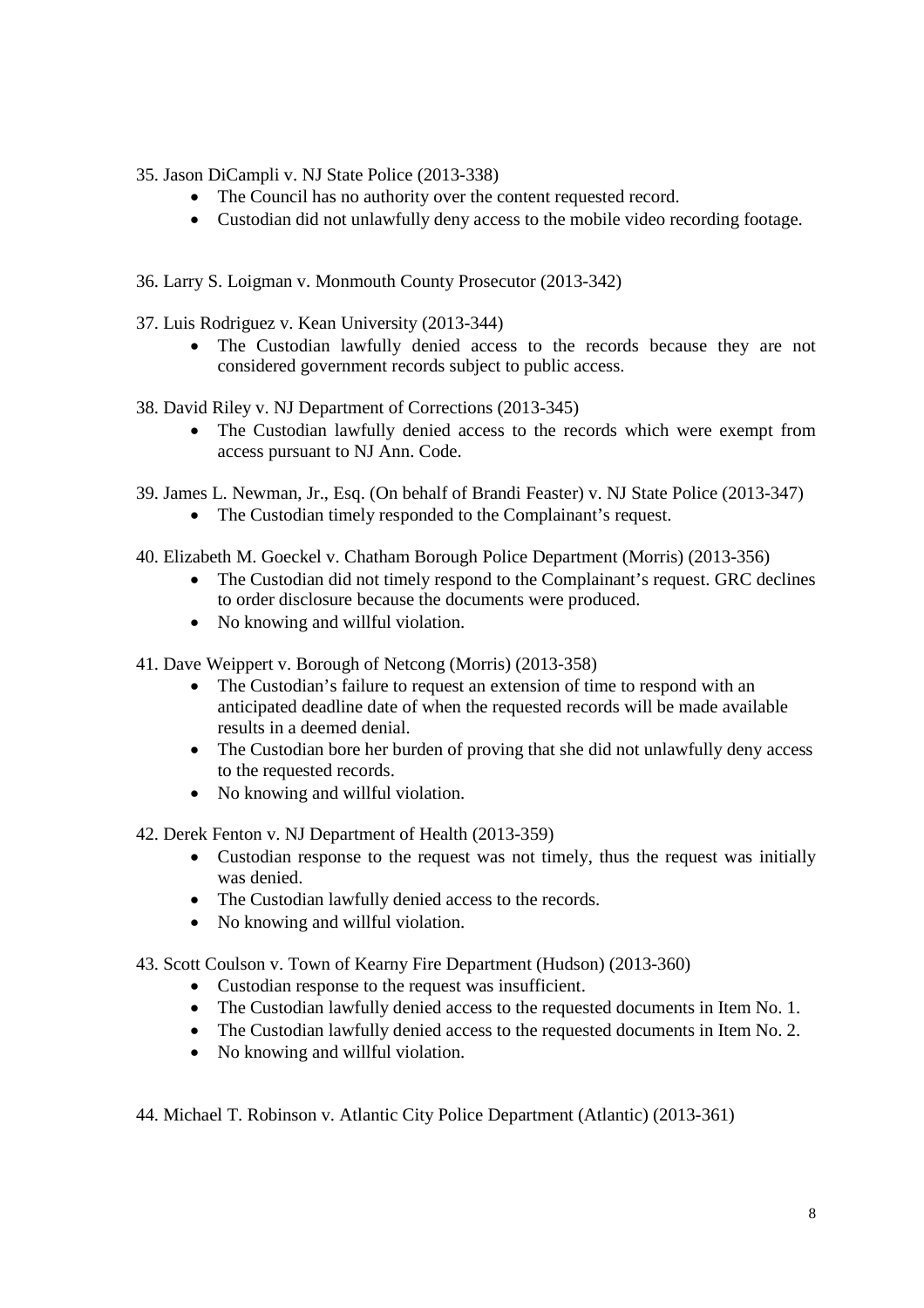- The Custodian sought and received clarification from the complainant. The Custodian conducted and search and certified that no responsive documents exist.
- No unlawful denial of access.
- 45. Larry A. Kohn v. Township of Livingston (Essex) (2013-363)
	- Custodian response to the request was not timely, thus the request was initially was denied.
	- No unlawful denial of access to item No. 1 because no records exist.
	- No unlawful denial of access to item No. 2 because all responsive records have been provided.
	- No knowing and willful violation.
- 46. Larry A. Kohn v. Township of Livingston (Essex) (2013-364)
	- Custodian response was not timely, thus the request was initially was denied.
	- No unlawful denial of access because the request was over broad and would require research.
	- No knowing and willful violation.
- 47. Larry A. Kohn v. Township of Livingston (Essex) (2013-365)
	- Custodian response was not timely, thus the request was initially was denied.
	- No unlawful denial of access to the Audit Trail.
	- No knowing and willful violation.
- 48. Fareed Ali v. NJ Department of Corrections (2013-367)
	- Custodian response was not timely, thus the request was initially was denied.
	- Custodian provided on-site inspection of the requested records.
	- No knowing and willful violation.
- 49. Caren Caterina (On behalf of The Coast Star) v. Borough of Sea Girt (Monmouth) (2014- 66)
	- Custodian response was not timely, thus the request was initially was denied.
	- No unlawful denial of access as the request was overly broad.
	- No knowing and willful violation.
- 50. Michael Doss v. Borough of Bogota (Bergen) (2014-152)
	- Based on the inadequate evidence in this matter; the GRC is unable to determine whether or not the Custodian unlawfully denied access. Thus, the Complaint should be referred to the OAL.

51. Luis F. Rodriguez v. State Ethics Commission (2014-186)

- Custodian response to the request was not timely, thus the request was initially was denied.
- The Custodian lawfully denied access to the records as they were exempt from disclosure as confidential records related to a State Ethics Commission.